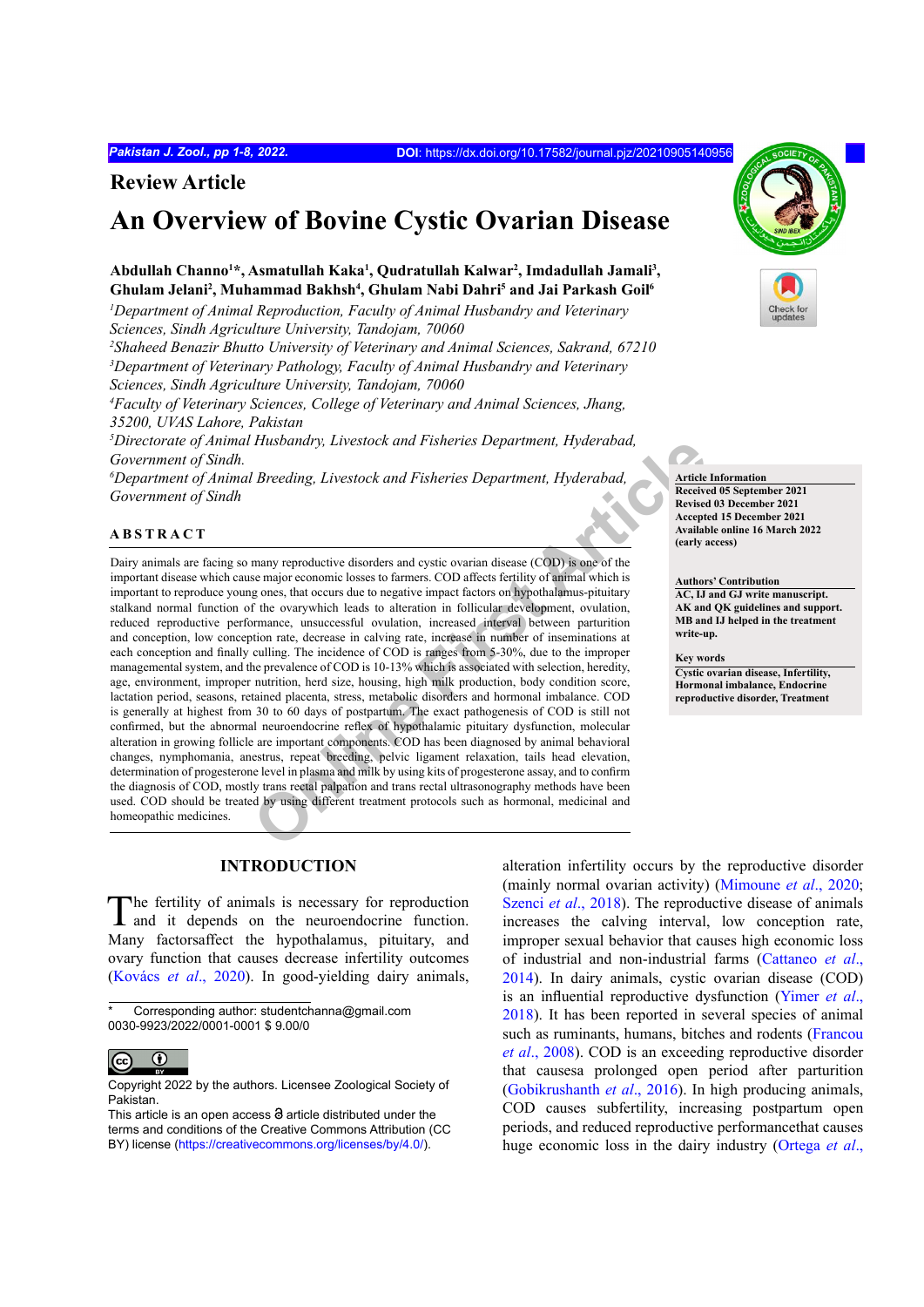2015; [Garverick, 1997](#page-5-2); Stassi *et al*[., 2019](#page-7-1); [Sayad](#page-6-1) *et al*., [2019](#page-6-1); [Keslerand Garverick, 1982](#page-5-3); Xu *et al*., 2021). The frequency of COD in cattle ranges from 5-30% in all reproductive diseases (Silvia *et al*[., 2005](#page-7-2)).

**Example 10** is the contribution of the contribution of the contribution of about 25mm on ovary that spring and summer calving season, the occurrence of COD is turned the spring and summer calving season, the occurrence o Reproductive disorder cystic ovarian degeneration has 10-13% prevalence that affects on the fertility level and causes high economic loss ([Johnson and Coates,](#page-5-4) [2004\)](#page-5-4). In 60% of cows follicular cyst develops before first ovulation and as parturition occurs [\(Peter, 2004](#page-6-2); [Mimoune](#page-6-3) *et al*., 2019). Alteration in normal ovulation and follicular development occurs by cystic ovarian (Ortega *et al*., 2016). Anovulation of dominant follicle occurred by cystic structure on ovary that interfere with normal ovarian function during estrous cycle ([Peter, 2004](#page-6-2); Ortega *et al*., 2015; Stassi *et al*., 2019). Ovarian cyst is a bladderlike watery-filled structure of about 25mm on ovary that remains for more than 10 days (Lüttgenau *et al*., 2016; [Mimoune](#page-6-0) *et al*., 2020; Coleman, 2008; Polat *et al*., 2015). On ovary, one or more ovarian cyst (follicular and luteal) with size greater than 20mm in diameter in lack of corpus luteum formation. The wall of follicular cyst is less than 3mm and greater than 3mm in luteal cyst (Lüttgenau *et al*., 2016; Todoroki *et al*., 2001; Vanholder *et al*., 2006). The diagnosis of follicular and luteal cyst is very difficult in field condition (Probo *et al*., 2011; Gaebler *et al*., [2015](#page-5-5)). Heredity, body condition score, lactation period, seasonality effect, phytoestrogen, milk fever, metritis and retention of fetal membrane are included as the cause in the occurrence of COD (Canttaneo *et al*., 2014). Vanholder *et al*. (2006) have reported the relationship in between the mechanism of postpartum COD and endometritis. Plasma progesterone concentration in follicular cyst is less than 1ng/ml, whereas in luteal cyst it is greater than 1ng/ ml (Vanholder *et al*., 2006). Recently it is reported that in case of follicular cyst in cows, serum progesterone and estradiol concentration is 0-1ng/ml and 0-5pg/ml while its range is 8-9ng/ml and 15-20pg/ml in luteal cyst (Brodzki *et al*., 2019).

The basic purpose of this review is to reveal about COD incidence, economic loss, causes, manage mental techniques of the basic reproductive disorder that cause low production of animals in milk, meat etc.

# **INCIDENCE OF CYSTIC OVARIAN DISEASE**

The COD incidence in milking animals has been reported from 5% to 30%, which are occurred due to improper management system, the prevalence of this disease occurred is mostly associated with heredity, age, high milk production, body condition score, lactation period, seasons, retained placenta, stress, metabolic disorders and hormonal imbalance (Cattáneo *et al*., 2014). COD is generally at highest from 30 to 60 days of postpartum (Kim *et al*[., 2005](#page-5-6)). COD has occurred with increases of parity which may be associated with physiological and pathological conditions which leads to an increase in parity, such as parturient paresis or milk fever [\(Fleischer](#page-5-7) *et al*., 2001). Another incidence is the selection, because most of farmers choose high milk yield animals which affects genetics and its surrounding environment may also lead to COD mostly in last lactation (Vanholder *et al*., 2006). Herd size and housing may produce negative impact on the reproduction of animals and lead to COD because of limitations in their natural performance in herds such as in free stalls (Simensen *et al*., 2010; Nelson *et al*., 2010). Seasons such as in autumn and winter calving season, the occurrence of COD is higher as compared to spring and summer calving season ([Peter, 2004](#page-6-2); Cattáneo *et al*., 2014). Nutritional management, stress, infectious diseases, decrease level of insulin in blood and increase level of blood cortisol which leads to COD ([Jafari](#page-5-8) *et al*., 2015; Silvia *et al*., 2002). Decreased level or absence of luteinizing hormone (LH) may also lead to the occurrence of COD (Mimoune *et al*., 2019).

# **PATHOGENESIS**

Due to complex disorder and clinical signs, exact pathogenesis of COD is unknown (Vanholder *et al*., 2006). In COD, pathogenesis depends on the abnormality in neuroendocrine reflex of the hypothalamic pituitary gonadal axis (Noakes *et al*., 2001; Scully *et al*., 2021). And also in COD pathogenesis, molecular alteration in growing follicle is key component ([Çolakoğlu](#page-4-1) *et al*., 2021; [Stassi](#page-7-1) *et al*., 2019). It is difficult to differentiate in follicular and luteal cyst diagnosis in field condition so GnRH over prostaglandin recommended for treatment (Bors *et al*., 2018).

### *Hypothalamic-pituitary dysfunction*

Hypothalamic-pituitary gonadal axis has a great role to maintain endocrine balance for normal follicular growth, rupture of the follicle and ovulation at a time ([Marelli,](#page-6-6) [2014](#page-6-6)). For ovulations, a reproductive mother hormone gonadotropin-releasing hormone (GnRH) causes discharge of luteinizing hormone (LH). While, granulosa cells, inflammatory process and dysfunction of follicle cellular components have key role in cyst formation [\(Silvia](#page-7-3) *et al*., [2002](#page-7-3); Yoshioka *et al*., 1996; [Matiller](#page-6-6) *et al*., 2014; Baravalle *et al*., 2015). In COD hypothalamus show an unusual response by releasing of high estradiol by which concentration of progesterone in blood circulation is increased (Diaz *et al*., 2015). By endogenous and exogenous factor hormonal imbalance of hypothalamic-pituitary gonadal axis occur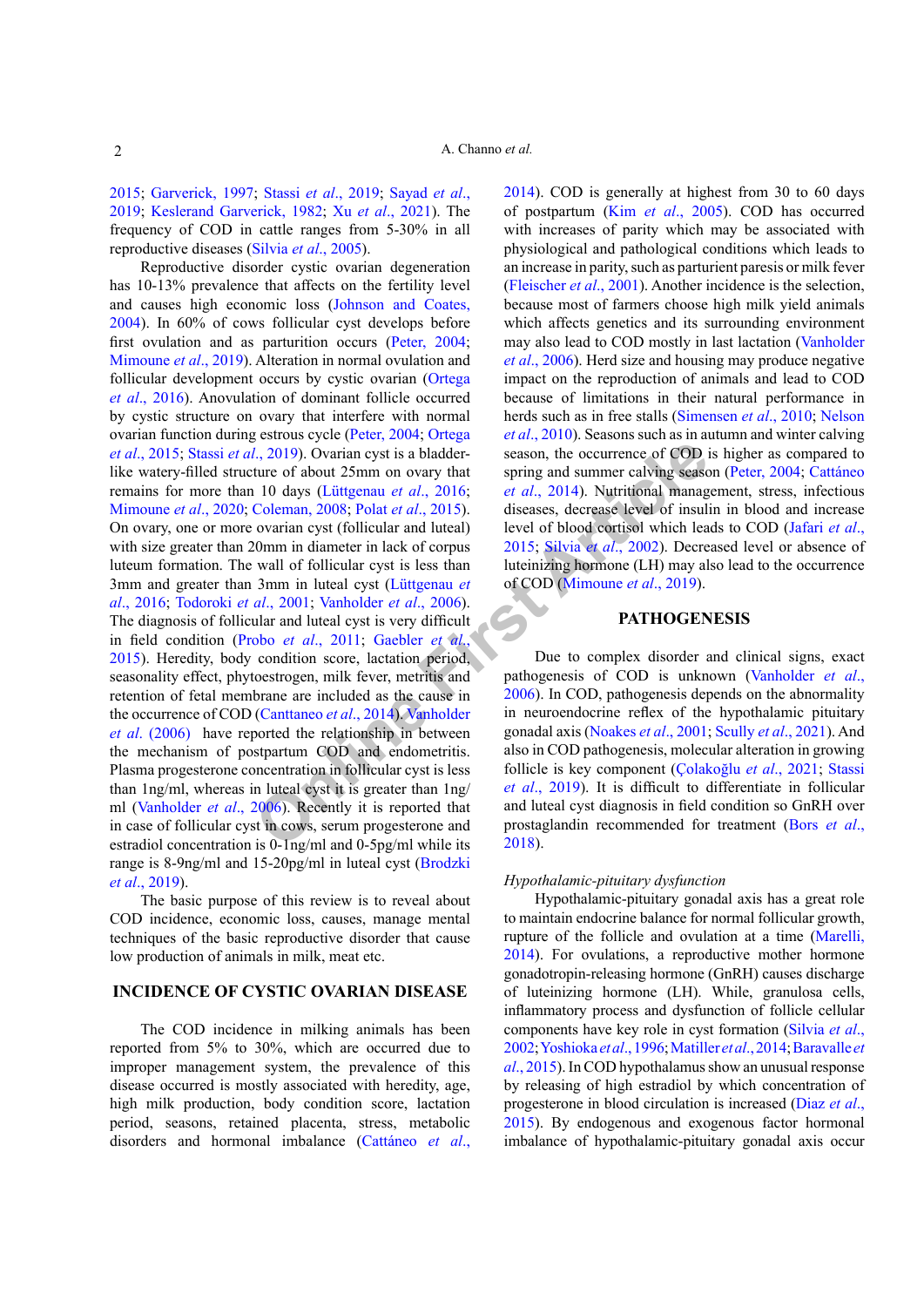that formed the ovarian cyst (Silva *et al*[., 2002](#page-7-3); [Cook](#page-4-2) *et al*[., 1991](#page-4-2); Xu *et al*., 2021). Alteration of preovulatory LH surge from hypothalamus-pituitary dysfunction leads to the formation of cyst on dominant follicle (Yoshioka *et al*., 1996; Vanholder *et al*., 2005). During follicular growth follicle are not able to ovulate then an unusual response of estradiol feedback from hypothalamus occurs and that results in cyst formation (Giimen and Wiltbank, 2002; Vanholder *et al*., 2006). Cystic follicle have less reactive oxygen species (ROS) comparison to normally ovulating follicles for inflammatory reactions during ovulation (Rizzo *et al*[., 2009](#page-6-7)).

## *Ovarian/ follicular dysfunction*

**EXERCUS ARTICLE ARTICLE ARTICLE ARTICLE ARTICLE ARTICLE ARTICLE ARTICLE ARTICLE ARTICLE ARTICLE ARTICLE ARTICLE ARTICLE ARTICLE ARTICLE ARTICLE ARTICLE ARTICLE ARTICLE ARTICLE ARTICLE ARTICLE ARTICLE ARTICLE ARTICLE ARTI** In cyst formation, alteration in preovulatory LH surge and steroid hormone production have great role [\(Mimoune](#page-6-8) *et al*., 2017). Lack of LH receptors in granulosa cells and theca cell of ovary and irregular response of follicular cells to the preovulatory LH surge is included in cyst formation (Shimizu *et al*., 2018). In cyst formation leutinizinghormone have great role. By the absence of preovulatory LH surge, alteration in maturion of dominant follicle occurred that altered to cyst formation (Lima *et al*., [2019](#page-5-9); Yoshioka *et al*., 1996). Intermediate progesterone concentration in blood circulation can cause cystic ovaries (Silva *et al*[., 2002](#page-7-3); Hatler *et al*., 2003; Dhara and Sharma, [2019](#page-4-3)). Hormonal receptors have a key role for the hormone to perform the function at proper cite (Robker *et al*., 2000). Lack of steroid receptor (follicle-stimulating hormone receptor, estrogen receptor, leutinizing hormone receptor) is included in the molecular pathogenesis of bovine ovarian cyst [\(Marelli](#page-6-6) *et al*., 2014; Salvetti *et al*., 2010). Negative energy balance occurs by imbalance of energy intake and production that effects on ovarian function by hormonal and metabolic alteration can cause COD (Opsomer *et al*., 2000). Low insulin-like growth factor-1 and insulin in early days after parturition results in an-ovulation and cystic ovarian follicular development (Zulu *et al*., 2002; Vanholder *et al*., 2005) [\(Fig. 1\)](#page-2-0).

#### *Losses due to COD*

The main loss that occurred due to COD is a reduction in reproductive performance which affectsthe fertility of animals by disturbing the normal ovarian cycle, failure of successful ovulation, increased interval between parturition and conception ([Isobe, 2007](#page-5-11)), low conception rate, decrease in calving rate, increase in number of inseminations at each conception and because of this condition animals have been eliminated by culling from the herd which leads to financial loss to farmers (Sayad *et al*[., 2019](#page-6-1); [Ismail](#page-5-12) *et al*., [2017](#page-5-12); [Hooijer](#page-5-13) *et al*., 2001).

# **DIAGNOSIS**

The fertility of the dairy animals in the postpartum period is very important in terms of economics and dairy herd management. In this period, COD is very common without clear signs and symptoms. COD is one of the most important ovarian disorders, affecting the modern dairy cattle breeds. Most of the time, this disease is diagnosed without obvious signs, in recent times (Vanholder *et al*., 2006).



<span id="page-2-0"></span>Fig. 1. The pathogenesis of cystic ovarian disease in cattle involves the deficiency of pre-ovulatory surge resulting from interruption in positive feedback outcome of estradiol on hypothalamus. This disturbance is caused by hypothalamic insensitivity or decreased circulating estradiol concentration ([Brito and Palmer, 2004](#page-4-4)).

The diagnosis of COD at farm can be observed by animal behavioral changes, frequent, intermittent, extended or continuous signs of estrus called nymphomania and anestrus, repeat breeding, pelvic ligament relaxation, tails head elevation and in chronic condition masculine characteristics may be observed in bovines ([Bartolome](#page-4-5) *et al*[., 2005](#page-4-5); [Brito and Palmer, 2004](#page-4-4)).

The cyst is a fluid-filled structure present on the ovary and can be detected by manual palpation through rectum of the animal. The follicular cysts are thin walled while the luteal cysts are thick. Ovaries can be examined ultrasonographically and a non-echogenic area of at least 25 mm diameter is present there. The follicular cyst has non-echogenic antrum and thin walled <3 mm while the luteal cysts has gray patches within antrum and a wall of <3 mm thick in diameter. An electronic caliper is used to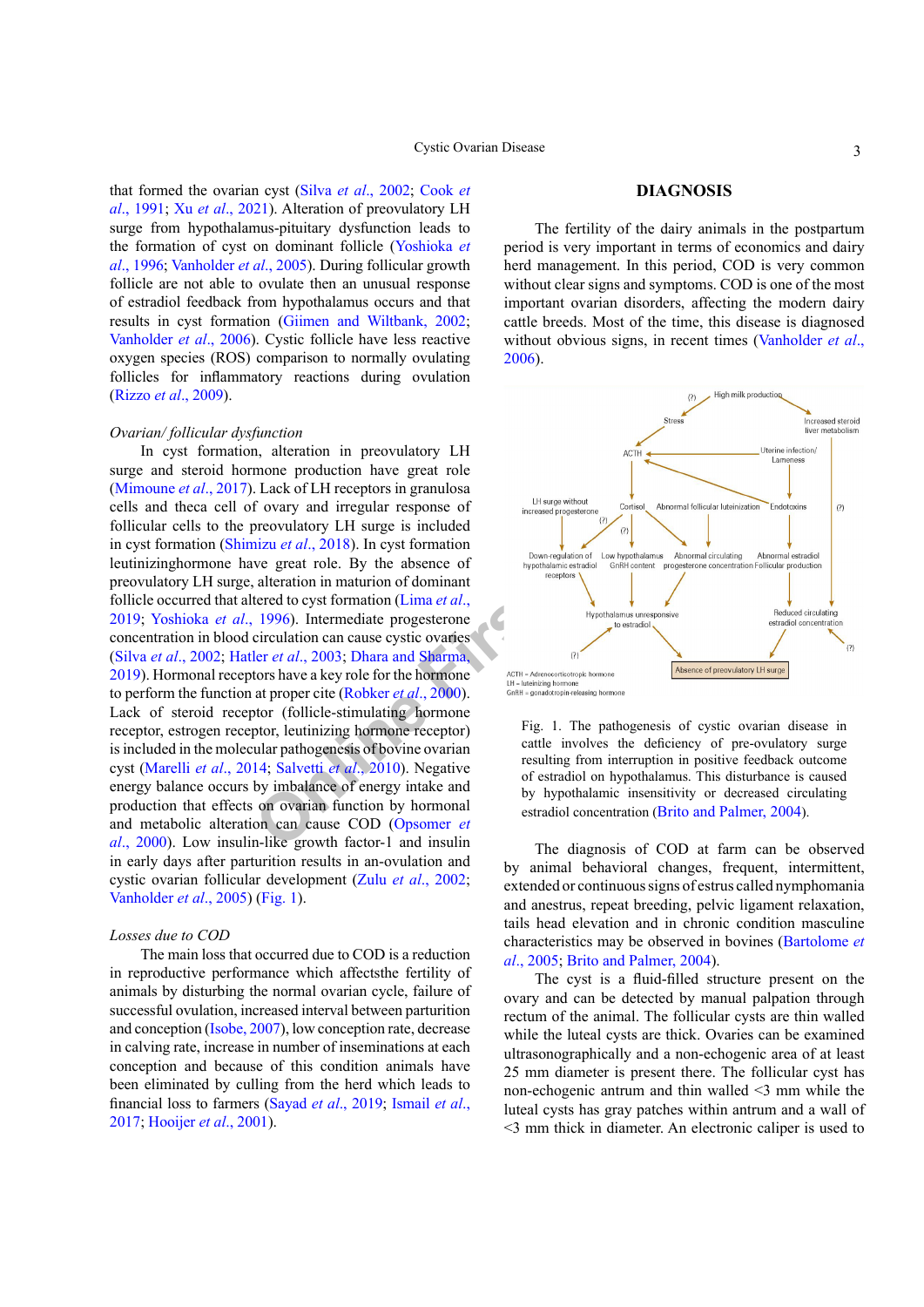measure the internal diameters of the cysts ([Douthwaite](#page-5-14) [and Dobson, 2000](#page-5-14)).

For the confirmation and effective diagnosis of COD, Rectal palpation and the trans-rectal ultrasonography have been used and progesterone level in plasma and milk are analyzed by using kits of progesterone assay, mostly veterinarians rely on trans-rectal palpation and trans-rectal ultrasonography in the field with accuracy which ranges from 75-95%. (Borș *et al*., 2018; [Peter, 2004\)](#page-6-2). There is about 74% of follicular cysts and 85% of luteal cysts that could have been interpreted with accuracy by using ultrasonography ([Hanzen](#page-5-15) *et al*., 2000). The cyst thickness is correlated in plasma progesterone concentration ([Peter,](#page-6-2) [2004\)](#page-6-2). The cyst wall thickness is analysed by using ultrasonography and the size of ovaries is diagnosed by rectal palpation, rectal palpation is the convenient technique which is mostly followed by veterinarians to diagnose COD in animal (Tebble *et al*., 2001).

# **TREATMENT OF CYSTIC OVARIAN DISEASE**

the size of ovaries is diagnosed effective therapy against C[O](#page-5-16)D<br>
c[e](#page-5-3)ctal palpation is the convenient whereas instead of PG[F](#page-5-3)2 $\alpha$ , prog<br>
all (Tebble *et al.*, 2001). or the process of estrus synchro<br>
an[i](#page-6-10)mal decreased from ~2 There are so many efforts that have been taken to treat COD effectively to control financial losses which have been faced by farmers as a result of this disease (Stassi *et al*[., 2019\)](#page-7-1). Before the first postpartum ovulation, about 60 % of the cows recover at their own place (Peter, [1997,](#page-6-10) [2000](#page-6-11); Woolums, 1994; Kesler and Garverick, 1982). Manual rupture, injection of ovarian extract, injection of CL extract, ovariectomy, antibiotics infusion, and injections of adrenaline chloride and pituitrin are some of the oldest forms of treating COD. Administration of GnRH alone usually results in the luteinizing the cyst and the animal shows estrous within 4 weeks. The epidural injection of lecirelin (GnRH analog) is good for reproductive improvements (Jeengar *et al*., 2018).

According to a research report, prostaglandin F2-alpha ( $PGF2\alpha$ ) is the most effective treatment and used because of its luteolytic activity and the animal shows estrous signs within 2-3 days (Probo *et al*[., 2011](#page-6-4); [Brito and Palmer,](#page-4-4) [2004](#page-4-4)). In addition, to treat COD ultrasonography should be done to diagnose the type of cyst such as follicular cysts and luteal cysts, the luteal cysts should be better treated by using dinoprost (prostaglandin F2-alpha or PGF2α) or gonadotrophin releasing hormone (GnRH) analogues, whereas follicular cysts should be better treated by using with buserelin acetate (GnRH) agonist or human chorionic gonadotropin (hCG). At the farm, if an ultrasonography facility would not be available to diagnose the type of ovarian cysts, then mostly gonadotrophin releasing hormone (GnRH) has been recommended to treat COD (Borș *et al*., 2018; De Rensis *et al*., 2010).

Furthermore, the COD is treated by giving GnRH followed by giving  $PGF2\alpha$  after 10 days of GnRH, highest recovery of COD has been observed which was about 87% and the pregnancy rate was recorded about 65.21% in treated animals. Mostly farmers culled their animals which are infected by COD, that's why to avoid culling, cases of COD should be treated by applying other treatment procedures such as ovsynch synchronization protocol, Ovsynch+CIDR synchronization protocol and CIDR-GnRH-PGF2α or potassium iodide which have equal efficacy against COD ([Khalil, 2019](#page-5-17); Ismail *et al*[., 2017](#page-5-12); [Bartolome](#page-4-5) *et al*., 2005).

Progesterone releasing intra-vaginal devices (PRID) with estradiol-benzoate combination for 12 days are also effective therapy against COD in postpartum animals, whereas instead of PGF2α, progesterone is mostly used for the process of estrus synchronization after collection of embryo, resulting in the COD developing chances in animal decreased from  $\approx$  25% to  $\leq$ 3%. The suggested drugs dose and protocols are also described in [Table I](#page-3-0) to treat COD (Brito and Palmer, 2004; Hatler *et al*[., 2003](#page-5-10); Zulu *et al*., 2003).

<span id="page-3-0"></span>**Table I. Drugs, their doses and route for treatment of COD (Teshome** *et al***., 2016).**

| Drug                                            | Dose             | Route                   |
|-------------------------------------------------|------------------|-------------------------|
| Gonadorelin (GnRH)                              | $100 \mu$ g      | IΜ                      |
| Human chorionic gonadotropin (hCG) 10,000 IU IM |                  |                         |
| Dinoprost (PGF2 $\alpha$ )                      | $25 \text{ mg}$  | IΜ                      |
| Cloprostenol (PGF2 $\alpha$ )                   | $500 \mu$ g      | ΙM                      |
| Progesterone                                    | 1.9 <sub>g</sub> | Intravaginal<br>implant |

#### **Treatment protocols**

(1) GnRH (or hCG) + PGF2 $\alpha$  (day 0); PGF2 $\alpha$  (day 9 if no estrus)

(2) Ovsynch: GnRH (day 0);  $PGF2\alpha$  (day 7); GnRH (day 9); fixed-time AI, 16 h after last GnRH treatment

(3) Progesterone implant for 12 days (not for dairy cows)

COD can be treated by using homeopathic drugs such as homeopathic Apis which is prepared from *Apis mellifica* that is common homeopathic medicine obtained and manufactured from female honeybee, it is used to treat the right side ovarian cyst while homeopathic Lachesis which is prepared from the fresh venom of south American snake called bushmaster, is used to treat left side ovarian cyst, this treatment have been used twice (BID: bis in die) in a day daily for 5 days. Another homeopathic drug homeopathic Natrum Mur which is prepared from sodium chloride, or table salt, which is used twice in a day for 3 days for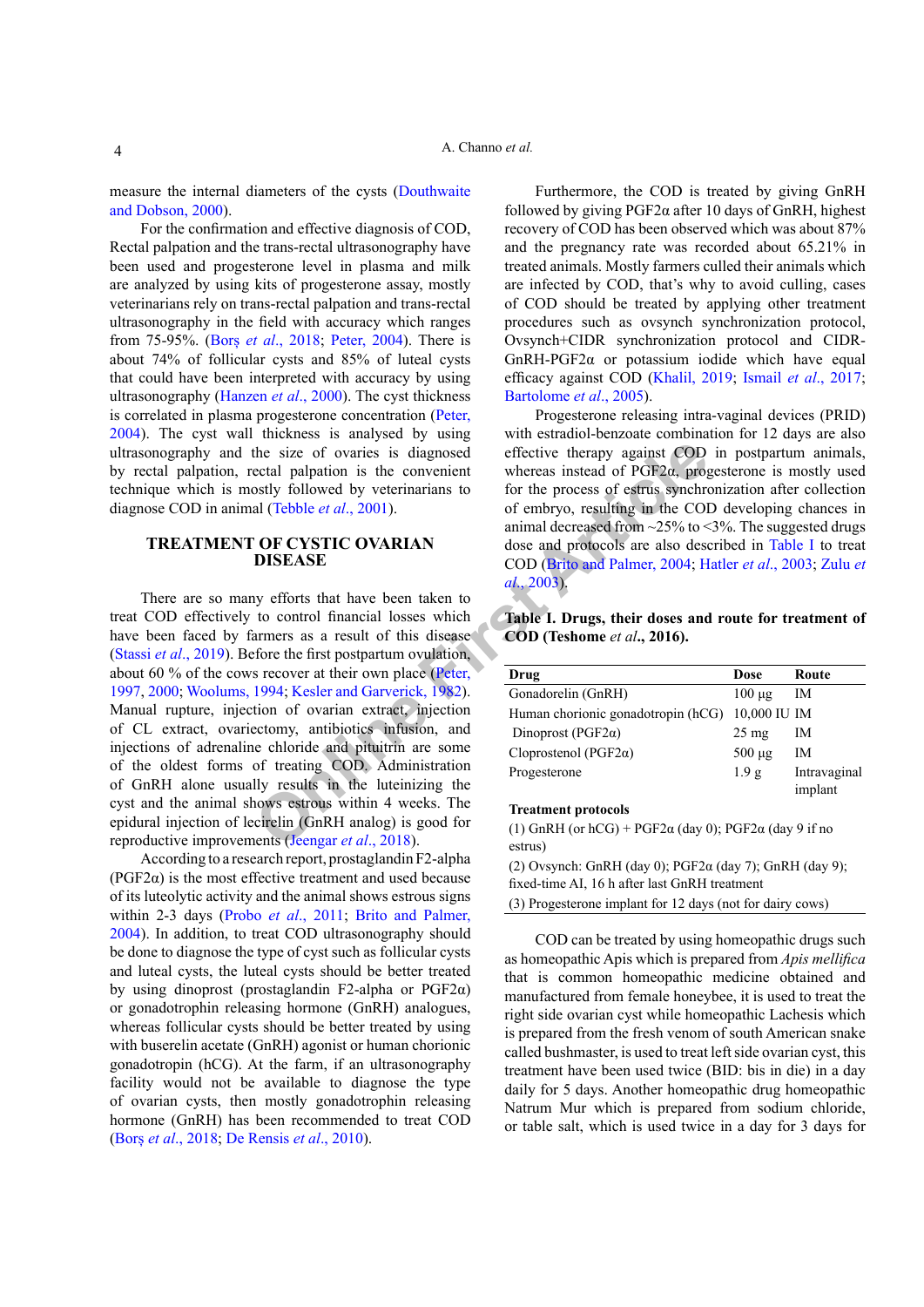effective treatment of COD. In addition, botanical herb called heat seek made 10 tablets can be given orally every other day, twelve doses for 24 days to enhance the estrus signs, while manual rupture of cysts is not recommended because this procedure cause trauma and haemorrhage which leads to a reduction in fertility (Teshome *et al*., 2016).

## **CONCLUSION**

e, manage mental techniques and<br>
article While, strategies to reduce<br>
article article article article article article<br>
article article article article article article article article article article article article article This review reveals the major reproductive disorder ovarian cyst (follicular and luteal cyst) in a high-yielding dairy animal. It involves the knowledge of molecular factors for the complex pathogenesis of COD. It also helps the clinician to diagnose, manage mental techniques and treatment for COD in cattle. While, strategies to reduce the incidence of postpartum disease mainly ovarian cyst by better management. The different definitions and diagnostic methods used for the pathology are accessible, with the value of each hormonal treatment. This leads the veterinary practitioner to the best therapeutic choices. It also helps to maintain animal body condition score that is the key factor to reduce the metabolic disorder and other reproduction disorders before and after parturition. Further elucidation of the complex pathogenesis of the disease will continue to improve our capacity to prevent, diagnose, and treat COD.

# **ACKNOWLEDGEMENT**

The Author cordially acknowledges to Dr. Asmatullah Kaka (Assistant Professor, Department of Animal Reproduction, Faculty of Animal Husbandry and Veterinary Sciences, Sindh Agriculture University, Tandojam, 70060) and Dr. Qudratullah Kalwar (Assistant Professor, Shaheed Benazir Bhutto University of Veterinary and Animal Sciences Sakrand, 67210) for their kind support and inspiration.

# *Statement of conflict of interest*

The authors have declared no conflict of interest.

### **REFERENCES**

- Baravalle, M.E., Stassi, A.F., Velázquez, M.M.D.L., Belotti, E.M., Rodríguez, F.M., Ortega, H.H. and Salvetti, N.R., 2015. Altered expression of pro-inflammatory cytokines in ovarian follicles of cows with cystic ovarian disease. *J. comp. Pathol*., **153**: 116-130. [https://doi.org/10.1016/j.](https://doi.org/10.1016/j.jcpa.2015.04.007) [jcpa.2015.04.007](https://doi.org/10.1016/j.jcpa.2015.04.007)
- <span id="page-4-5"></span>Bartolome, J.A., Thatcher, W.W., Melendez, P., Risco,

C.A. and Archbald, L.F., 2005. Strategies for the diagnosis and treatment of ovarian cysts in dairy cattle. *J. Am. Vet. med. Assoc*., **227**: 1409-1414. <https://doi.org/10.2460/javma.2005.227.1409>

- Borș, S. I., Ibănescu, I., Creangă, Ș., and Borș, A., 2018. Reproductive performance in dairy cows with cystic ovarian disease after single treatment with buserelin acetate or dinoprost. *J. Vet. med. Sci*., **80**: 1190-1194. <https://doi.org/10.1292/jvms.17-0690>
- <span id="page-4-4"></span>Brito, L. and Palmer, W., 2004. Cystic ovarian disease in cattle. *Lar. Anim. Vet. Rounds*, **4**: 1-6.
- Brodzki, P., Brodzki, A., Krakowski, L., Dąbrowski, R., Szczubiał, M., and Bochniarz, M., 2019. Levels of selected cytokines and acute–phase proteins in the serum of dairy cows with cystic ovarian disease and those in follicular and luteal phases of normal ovarian cycle. *Res. Vet. Sci*., **123**: 20–25. [https://](https://doi.org/10.1016/j.rvsc.2018.12.007) [doi.org/10.1016/j.rvsc.2018.12.007](https://doi.org/10.1016/j.rvsc.2018.12.007)
- Cattáneo, L., Signorini, M.L., Bertoli, J., Bartolomé, J.A., Gareis, N.C., Díaz, P.U., and Ortega, H.H., 2014. Epidemiological description of cystic ovarian disease in argentine dairy herds: Risk factors and effects on the reproductive performance of lactating cows. *Reprod. Domest. Anim*., **49**: 1028- 1033.<https://doi.org/10.1111/rda.12432>
- <span id="page-4-1"></span>Colakoglu, H.E., Yazlik, M.O., Esen, A., and Tunc, A.S., 2021. Partial uterine prolapse and ovarian cysts in two Djungarian hamsters. *Vet. Med*., **66**: 40-44. <https://doi.org/10.17221/144/2020-VETMED>
- <span id="page-4-0"></span>Coleman, D.A., 2008. Cystic ovarian disease. Available on [http://www. wvu. edu/~ agexten/forglvst/Dairy/](http://www. wvu. edu/~ agexten/forglvst/Dairy/dirm25. pdf) dirm25. pdf.
- <span id="page-4-2"></span>Cook, D.L., Parfet, J.R., Smith, C.A., Moss, G.E., Youngquist, R.S., and Garverick, H.A., 1991. Secretory patterns of LH and FSH during development and hypothalamic and hypophysial characteristics following development of steroidinduced ovarian follicular cysts in dairy cattle. *Reproduction*, **91**: 19-28. [https://doi.org/10.1530/](https://doi.org/10.1530/jrf.0.0910019) [jrf.0.0910019](https://doi.org/10.1530/jrf.0.0910019)
- De Rensis, F., López-Gatius, F., García-Ispierto, I. and Techakumpu, M., 2010. Clinical use of human chorionic gonadotropin in dairy cows: An update. *Theriogenology*, **73**: 1001-1008. [https://doi.](https://doi.org/10.1016/j.theriogenology.2009.11.027) [org/10.1016/j.theriogenology.2009.11.027](https://doi.org/10.1016/j.theriogenology.2009.11.027)
- <span id="page-4-3"></span>Dhara, S., and Sharma, M., 2019. Cystic ovarian disease in dairy cow: Theriogenological insight. *Int. J. Reprod. Anim*., **9**: 27-34. [https://doi.](https://doi.org/10.30954/2277-3371.01.2019.6) [org/10.30954/2277-3371.01.2019.6](https://doi.org/10.30954/2277-3371.01.2019.6)
- Díaz, P.U., Stangaferro, M.L., Gareis, N.C., Silvia, W.J., Matiller, V., Salvetti, N.R., and Ortega, H.H., 2015. Characterization of persistent follicles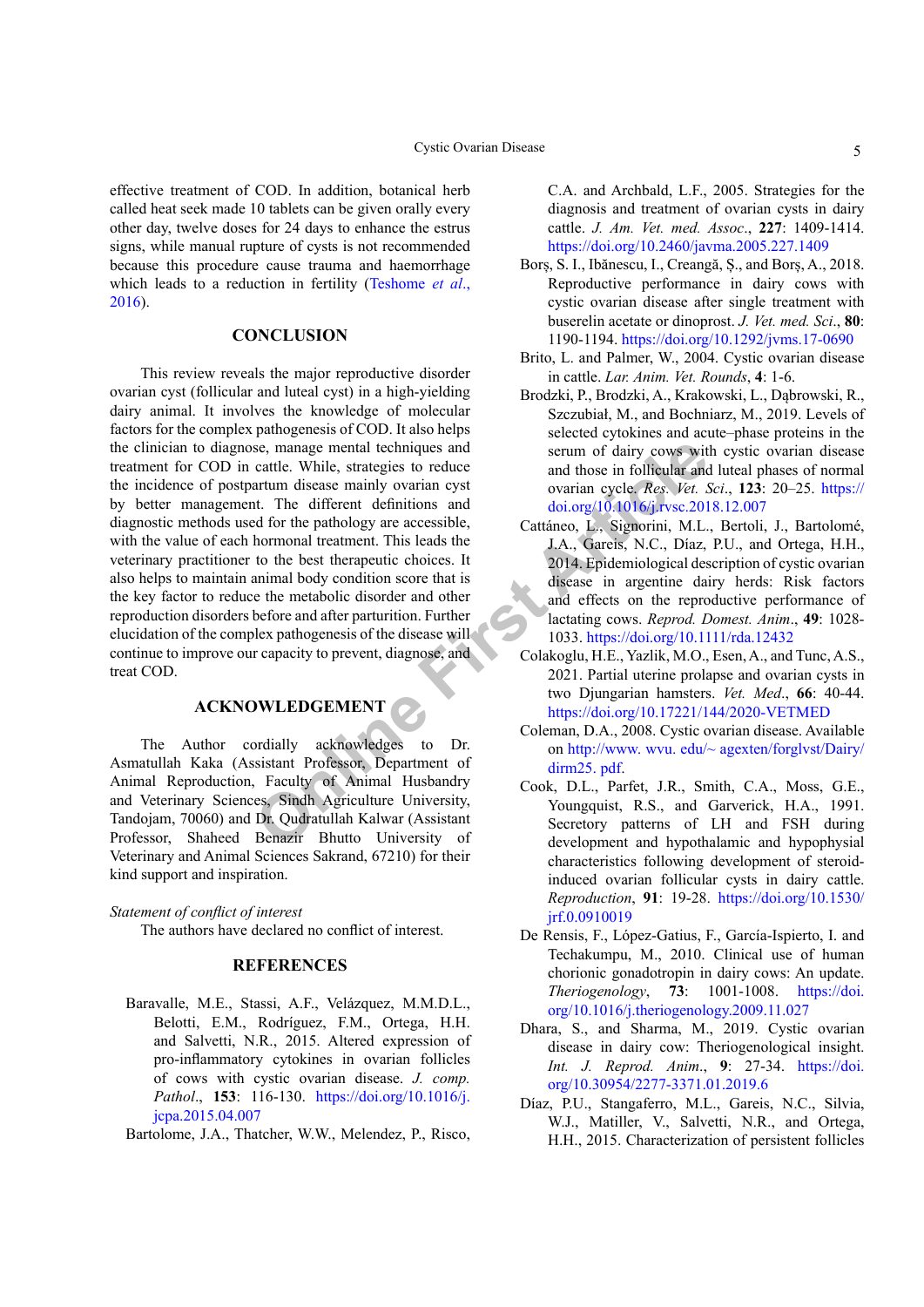induced by prolonged treatment with progesterone in dairy cows: An experimental model for the study of ovarian follicular cysts. *Theriogenology*, **84**: 1149-1160. [https://doi.org/10.1016/j.](https://doi.org/10.1016/j.theriogenology.2015.06.015) [theriogenology.2015.06.015](https://doi.org/10.1016/j.theriogenology.2015.06.015)

- <span id="page-5-14"></span>Douthwaite, R. and Dobson, H., 2000. Comparison of different methods of diagnosis of cystic ovarian disease in cattle and an assessment of its treatment with a progesterone releasing intravaginal device. *Vet. Rec*., **13**: 355-359. [https://doi.org/10.1136/](https://doi.org/10.1136/vr.147.13.355) [vr.147.13.355](https://doi.org/10.1136/vr.147.13.355)
- <span id="page-5-7"></span>Fleischer, P., Metzner, M., Beyerbach, M., Hoedemaker, M. and Klee, W., 2001. The relationship between milk yield and the incidence of some diseases in dairy cows. *Int. J. Dairy Sci*., **84**: 2025-2035. [https://doi.org/10.3168/jds.S0022-0302\(01\)74646-](https://doi.org/10.3168/jds.S0022-0302(01)74646-2)  $\mathcal{L}$
- <span id="page-5-0"></span>Francou, M., Durdos, M., Salvetti, N.R., Baravalle, C., Rey, F. and Ortega, H.H., 2008. Characterization of pituitary cell populations in rats with induced polycystic ovaries. *Cells Tissues Organs*, **188**: 310- 319.<https://doi.org/10.1159/000123202>
- <span id="page-5-5"></span>Gaebler, E., Eigenmann, U., Bruckmaier, R. and Bleul, U., 2015. Fate of follicular ovarian cysts in early postpartum dairy cows treated with PRID/PGF or PRID/PGF plus eCG. *Tierarztl. Prax. Ausg. G: Grosstie*., **6**.
- <span id="page-5-2"></span><span id="page-5-1"></span>Garverick, H.A., 1997. Ovarian follicular cysts in dairy cows. *Int. J. Dairy Sci*., **80**: 995-1004. https://doi. [org/10.3168/jds.S0022-0302\(97\)76025-9](https://doi.org/10.3168/jds.S0022-0302(97)76025-9)
- 1. *J. Dairy Sci.*, **84**: 2025-2035. 0929.2006.00397.x 0.3168/jds.S0022-0302(01)74646-<br> **Samman**, D.A., Mirshokraei, P. Metabolic profiles of high-<br>
tega, H.H., 2008. Characterization 248. Properties ar[e](https://doi.org/10.3168/jds.S0022-0302(97)76025-9) the populations in Gobikrushanth, M., Salehi, R., Ambrose, D.J. and Colazo, M.G., 2016. Categorization of endometritis and its association with ovarian follicular growth and ovulation, reproductive performance, dry matter intake, and milk yield in dairy cattle, *Theriogenology*, **86**: 1842–1849. https://doi. [org/10.1016/j.theriogenology.2016.06.003](https://doi.org/10.1016/j.theriogenology.2016.06.003)
- Gümen, A. and Wiltbank, M.C., 2002. An alteration in the hypothalamic action of estradiol due to lack of progesterone exposure can cause follicular cysts in cattle. *Biol. Reprod*., **66**: 1689-1695. [https://doi.](https://doi.org/10.1095/biolreprod66.6.1689) [org/10.1095/biolreprod66.6.1689](https://doi.org/10.1095/biolreprod66.6.1689)
- <span id="page-5-15"></span>Hanzen, C.H., Pieterse, M., Scenczi, O. and Drost, M., 2000. Relative accuracy of the identification of ovarian structures in the cow by ultrasonography and palpation per rectum. *Vet. J*., **159**: 161-170. <https://doi.org/10.1053/tvjl.1999.0398>
- <span id="page-5-10"></span>Hatler, T.B., Hayes, S.H., Laranja da Fonseca, L.F. and Silvia, W.J., 2003. Relationship between endogenous progesterone and follicular dynamics in lactating dairy cows with ovarian follicular cysts. *Biol. Reprod*., **69**: 218-223. [https://doi.org/10.1095/](https://doi.org/10.1095/biolreprod.102.012179)

[biolreprod.102.012179](https://doi.org/10.1095/biolreprod.102.012179)

- <span id="page-5-13"></span>Hooijer, G.A., Van Oijen, M.A.A.J., Frankena, K. and Valks, M.M.H., 2001. Fertility parameters of dairy cows with cystic ovarian disease after treatment with gonadotrophin releasing hormone. *Vet. Rec*., **149**: 383-386. [https://doi.org/10.1136/](https://doi.org/10.1136/vr.149.13.383) [vr.149.13.383](https://doi.org/10.1136/vr.149.13.383)
- <span id="page-5-12"></span>Ismail, I.M., Waheeb, R.S. and Hatab, S.A., 2017. Reproductive performance of Holstein-Friesian dairy cows subjected to different treatments for cystic ovarian follicles. *Alex. J. Vet. Sci*., **53**: 16-23. <https://doi.org/10.5455/ajvs.256190>
- <span id="page-5-11"></span>Isobe, N., 2007. Follicular cysts in dairy cows. *Anim. Sci. J*., **78**: 1-6. [https://doi.org/10.1111/j.1740-](https://doi.org/10.1111/j.1740-0929.2006.00397.x) 0929.2006.00397.x
- <span id="page-5-8"></span>Jafari, D.A., Mirshokraei, P. and Dehghani, A., 2015. Metabolic profiles of high-yielding dairy cows with ovarian cysts formation. *Iran. J. Vet. Med*., **9**: 241- 248.
- <span id="page-5-16"></span>Jeengar, K., Chaudhary, V., Kumar, A., Raiya, S., Gaur, M. and Purohit, G.N., 2018. Ovarian cysts in dairy cows: Old and new concepts for definition, diagnosis and therapy. *Anim. Reprod.*, **11**: 63-73.
- <span id="page-5-4"></span>Johnson, W.H. and Coates, A.E., 2004. *An update*  on cystic ovarian disease. Proceeding of 15<sup>th</sup> International Congresson Animal Reproduction, Porto Seguro, Brazil, pp. 60- 65.
- <span id="page-5-3"></span>Kesler, D.J. and Garverick, H.A., 1982. Ovarian cysts in dairy cattle: A review. *J. Anim. Sci*., **55**: 1147–1159. <https://doi.org/10.2527/jas1982.5551147x>
- <span id="page-5-17"></span>Khalil, A.Y., 2019. Comparative efficacy of two synchronization of ovulation regimens in the treatment of cystic ovarian disease in dairy cows. *Alex. J. Vet. Sci*., **62**: 61. [https://doi.org/10.5455/](https://doi.org/10.5455/ajvs.47375) ajvs.47375
- <span id="page-5-6"></span>Kim, K.D., Ki, K.S., Kang, H.G. and Kim, I.H., 2005. Risk factors and the economic impact of ovarian cysts on reproductive performance of dairy cows in Korea. *J. Reprod. Dev*., pp. 0506080020- 0506080020.
- Kovács, L., Rózsa, L., Pálffy, M., Hejel, P., Baumgartner, W. and Szenci, O., 2020. Subacute ruminal acidosis in dairy cows, physiological background, risk factors and diagnostic methods. *Vet. Stanica*., **51**: 5–17.<https://doi.org/10.46419/vs.51.1.1>
- <span id="page-5-9"></span>Lima, F.S., Acosta, D.A., Egan, T.R., Skenandore, C., Sulzberger, S., French, D.D. and Cardoso, F.C., 2019. Steroidogenic, metabolic, and immunological markers in dairy cows diagnosed with cystic ovarian follicles at early and mid-late lactation. *Front. Vet. Sci*., **6**: 324. [https://doi.org/10.3389/](https://doi.org/10.3389/fvets.2019.00324) [fvets.2019.00324](https://doi.org/10.3389/fvets.2019.00324)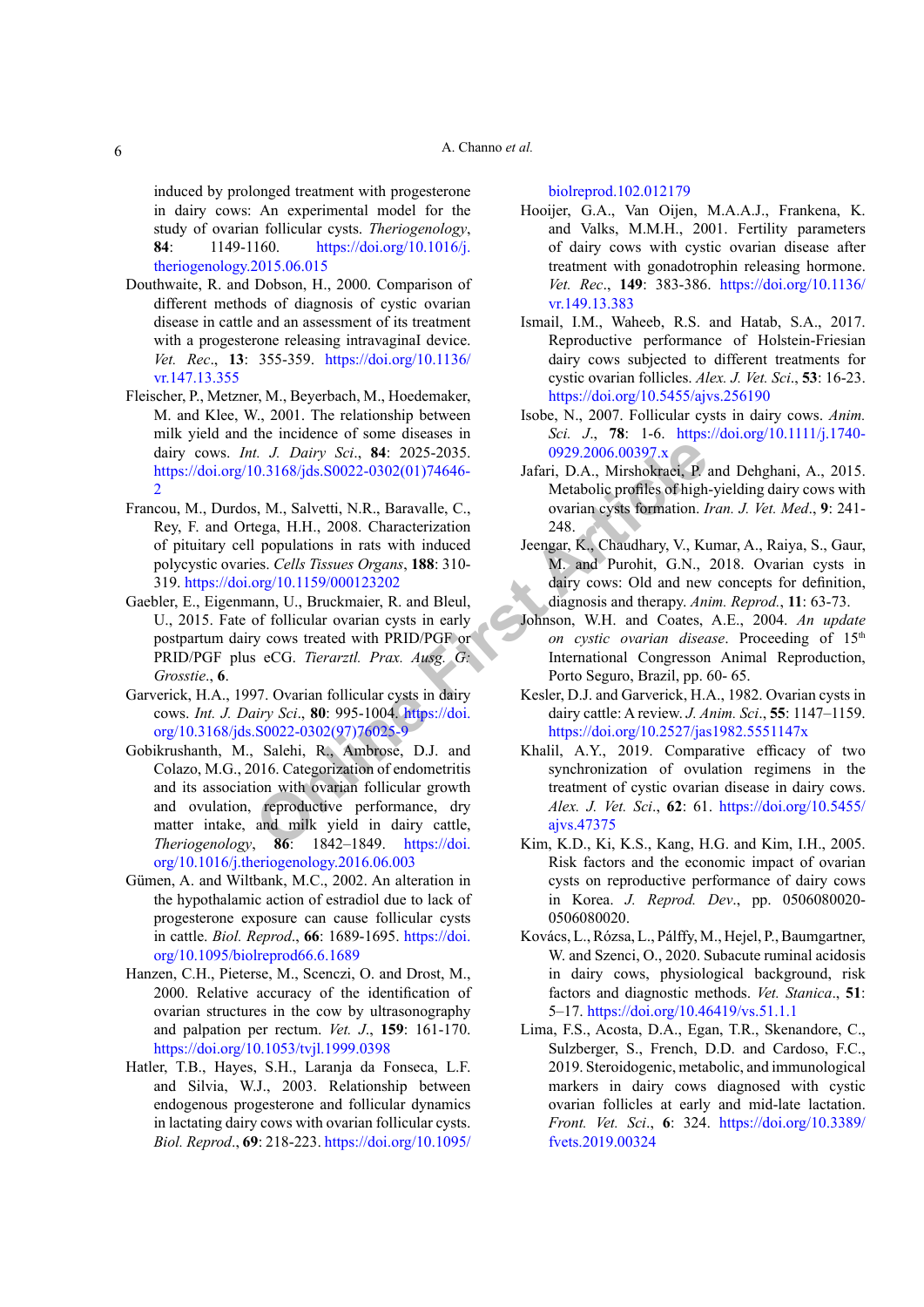- Lüttgenau, J., Kögel, T. and Bollwein, H., 2016. Effects of GnRH or  $PGF2\alpha$  in week 5 postpartum on the incidence of cystic ovarian follicles and persistent corpora lutea and on fertility parameters in dairy cows. *Theriogenology*, **85**: 904-913. [https://doi.](https://doi.org/10.1016/j.theriogenology.2015.10.040) [org/10.1016/j.theriogenology.2015.10.040](https://doi.org/10.1016/j.theriogenology.2015.10.040)
- <span id="page-6-6"></span>Marelli, B.E., Diaz, P.U., Salvetti, N.R., Rey, F. and Ortega, H.H., 2014. mRNA expression pattern of gonadotropin receptors in bovine follicular cysts. *Reprod. Biol*., **14**: 276-281. [https://doi.](https://doi.org/10.1016/j.repbio.2014.08.002) [org/10.1016/j.repbio.2014.08.002](https://doi.org/10.1016/j.repbio.2014.08.002)
- Matiller, V., Stangaferro, M.L., Díaz, P.U., Ortega, H.H., Rey, F., Huber, E. and Salvetti, N.R., 2014. Altered expression of transforming growth factor beta isoforms in bovine cystic ovarian disease. *Reprod. Domest*., **49**: 813-823. https://doi.org/10.1111/ [rda.12373](https://doi.org/10.1111/rda.12373)
- <span id="page-6-3"></span>Mimoune, N., Baazizi, R., Azzouz, M.Y., Benaissa, M.H., and Kaidi, R., 2019. Basic and new concepts of ovarian cyst pathogenesis in cattle. *Veterinaria*, **68**: 73-80.
- <span id="page-6-0"></span>Mimoune, N., Benaissa, M.H., Bai, R., Saidi, R., Azzouz, M.Y., Belarbi, A., and Kaidi, R., 2020. Histological and immune histochemical evaluation of ovarian cysts in cattle. *Rumin. Sci*., **9**: 1-6.
- <span id="page-6-8"></span>Mimoune, N., Kaidi, R., Azzouz, M.Y., Zenia, S., Benaissa, M.H. and England, G., 2017. Investigation on diagnosis and metabolic profile of ovarian cysts in dairy cows. *Kafkas Univ. Vet. Fak. Derg*., **23**.
- Nelson, S.T., Martin, A.D. and Østerås, O., 2010. Risk factors associated with cystic ovarian disease in Norwegian dairy cattle. *Acta Vet. Scand*., **52**: 1-10. <https://doi.org/10.1186/1751-0147-52-60>
- <span id="page-6-5"></span>Noakes, D.E., Parkinson, T.J. and England, G.C.W., 2001. *Arthur's veterinary reproduction and obstetrics* (8th ed.). Elsevier
- <span id="page-6-9"></span>Opsomer, G., Gröhn, Y.T., Hertl, J., Coryn, M., Deluyker, H. and de Kruif, A., 2000. Risk factors for post partum ovarian dysfunction in high producing dairy cows in Belgium: A field study. *Theriogenology*, **53**: 841-857. [https://doi.org/10.1016/S0093-](https://doi.org/10.1016/S0093-691X(00)00234-X) [691X\(00\)00234-X](https://doi.org/10.1016/S0093-691X(00)00234-X)
- <span id="page-6-1"></span>Ortega, H., Díaz, P., Salvetti, R., Hein, J., Marelli, G.B., Rodríguez, U. and Rey, F., 2016. Follicular cysts: A single sign and different diseases. A view from comparative medicine. *Curr. Pharm. Dis*., **22**: 5634-5645. [https://doi.org/10.2174/138161282266](https://doi.org/10.2174/1381612822666160804100941) [6160804100941](https://doi.org/10.2174/1381612822666160804100941)
- Ortega, H.H., Marelli, B.E., Rey, F., Amweg, A.N., Díaz, P.U., Stangaferro, M.L. and Salvetti, N.R., 2015. Molecular aspects of bovine cystic ovarian

disease pathogenesis. *Reproduction,* **149**: R251– R264. <https://doi.org/10.1530/REP-14-0618>

- <span id="page-6-11"></span>Peter, A.T., 2000. Managing postpartum health and cystic ovarian disease. In: *Proceedings of the eighteenth annual western Canadian dairy seminar: Advances in dairy technology.* Alberta, Canada, pp. 85-99.
- <span id="page-6-2"></span>Peter, A.T., 2004. An update on cystic ovarian degeneration in cattle. *Reprod. Domest. Anim*., **39**: 1-7. [https://doi.org/10.1046/j.0936-](https://doi.org/10.1046/j.0936-6768.2003.00466.x) [6768.2003.00466.x](https://doi.org/10.1046/j.0936-6768.2003.00466.x)
- <span id="page-6-10"></span><span id="page-6-7"></span><span id="page-6-4"></span>Peter, T.A., 1997. Infertility due to abnormalities of the ovaries. *Curr. Ther. Large Anim. Theriogenol*., pp. 349-354.
- ine cystic ovarian disease. *Reprod.* (2) Online Characterization of transferred in the article in the superfamily, growth factorize in , i, R, 2020, and impopply a since the *Meteriaria*, i, R, 2020. (anissa, M.H., Bai, R Polat, I.M., Alçiğir, E., Pekcan, M., Vural, S.A., Özenç, E., Canatan, H.E. and Vural, M.R., 2015. Characterization of transforming growth factor beta superfamily, growth factors, transcriptional factors, and lipopolysaccharide in bovine cystic ovarian follicles. *Theriogenology*, **84**: 1043-1052. [https://](https://doi.org/10.1016/j.theriogenology.2015.06.003) [doi.org/10.1016/j.theriogenology.2015.06.003](https://doi.org/10.1016/j.theriogenology.2015.06.003)
	- Probo, M., Comin, A., Mollo, A., Cairoli, F., Stradaioli, G. and Veronesi, M.C., 2011. Reproductive performance of dairy cows with luteal or follicular ovarian cysts after treatment with buserelin. *Anim. Reprod. Sci*., **127**: 135-139. [https://doi.](https://doi.org/10.1016/j.anireprosci.2011.07.019) [org/10.1016/j.anireprosci.2011.07.019](https://doi.org/10.1016/j.anireprosci.2011.07.019)
	- Rizzo, A., Minoia, G., Trisolini, C., Mutinati, M., Spedicato, M., Jirillo, F. and Sciorsci, R.L., 2009. Reactive oxygen species (ROS): Involvement in bovine follicular cysts etiopathogenesis *Immunopharmacol. Immunotoxicol*., **31**: 631-635. <https://doi.org/10.3109/08923970902932962>
	- Robker, R.L., Russell, D.L., Yoshioka, S., Sharma, S.C., Lydon, J.P., O'Malley, B.W. and Richards, J.S., 2000. Ovulation: A multi-gene, multi-step process. *Steroids*, **65**: 559-570. [https://doi.org/10.1016/](https://doi.org/10.1016/S0039-128X(00)00114-8) [S0039-128X\(00\)00114-8](https://doi.org/10.1016/S0039-128X(00)00114-8)
	- Salvetti, N.R., Stangaferro, M.L., Palomar, M.M., Alfaro, N.S., Rey, F., Gimeno, E.J., and Ortega, H.H., 2010. Cell proliferation and survival mechanisms underlying the abnormal persistence of follicular cysts in bovines with cystic ovarian disease induced by ACTH. *Anim. Reprod. Sci.*, **122**: 98-110. [https://](https://doi.org/10.1016/j.anireprosci.2010.08.003) [doi.org/10.1016/j.anireprosci.2010.08.003](https://doi.org/10.1016/j.anireprosci.2010.08.003)
	- Sayad, A., Koohi, M.K., Vodjgani, M., Abdi, K., Gharagozloo, F., Rezvanfar, M.A. and Abdollahi, M., 2019. An evaluation of the plasma levels of frequently used pesticides in dairy cattle and its possible correlation with the occurrence of follicular cystic ovarian disease: A case-control study. *Nanotechnol. Biol. Med.*, **7**: 55-63.
	- Scully, D.M., Campion, D., McCartney, F., Dulohery,